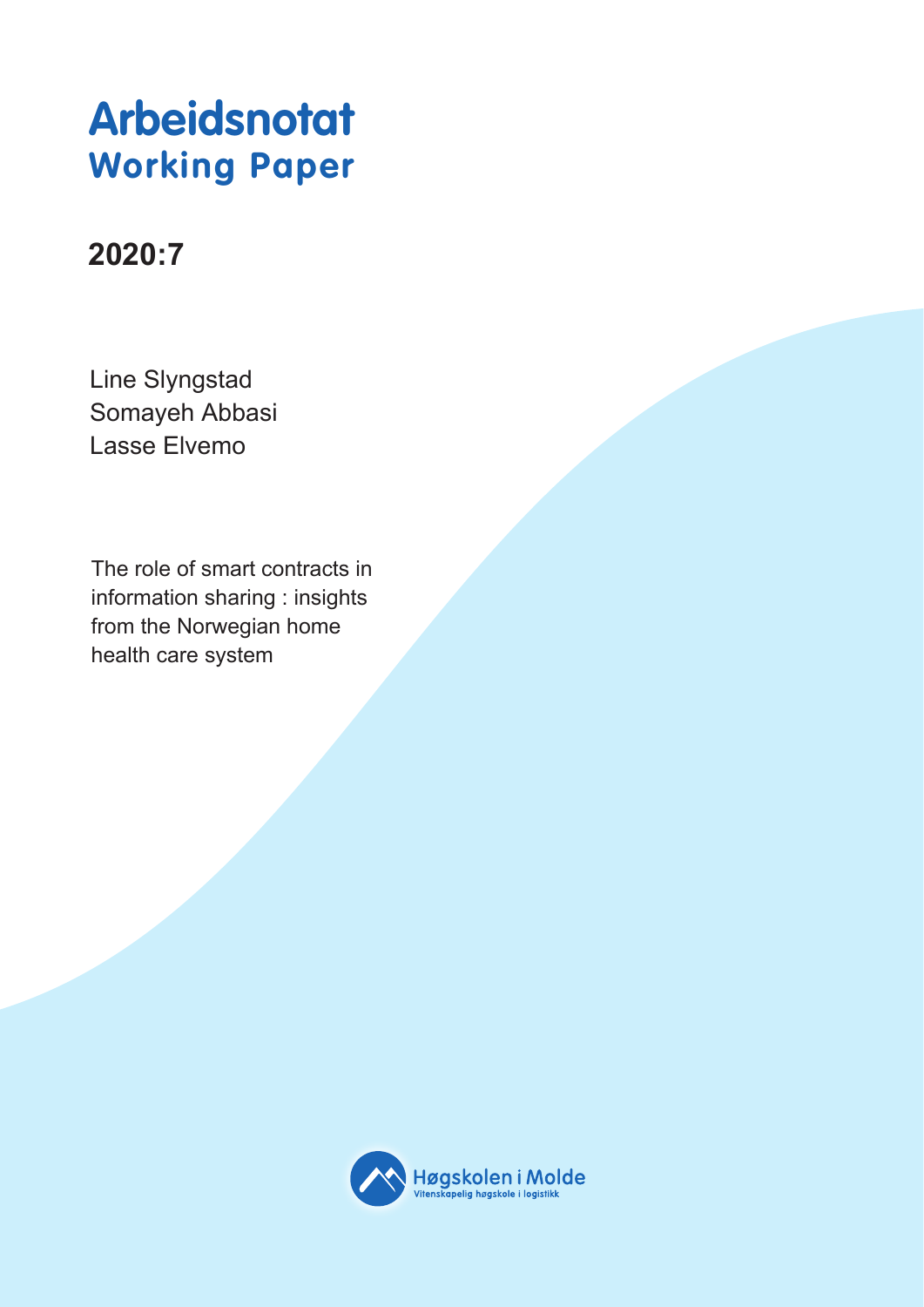Line Slyngstad Somayeh Abbasi Lasse Elvemo

The role of smart contracts in information sharing : insights from the Norwegian home health care system

Arbeidsnotat / Working Paper 2020:7

Vitenskapelig høgskole i logistikk

Høgskolen i Molde Molde University College<br>høgskole i logistikk Specialized University in Logistics

Molde, Norway 2020

ISSN 1894-4078

ISBN 978-82-7962-302-1 (trykt) ISBN 978-82-7962-303-8 (elektronisk)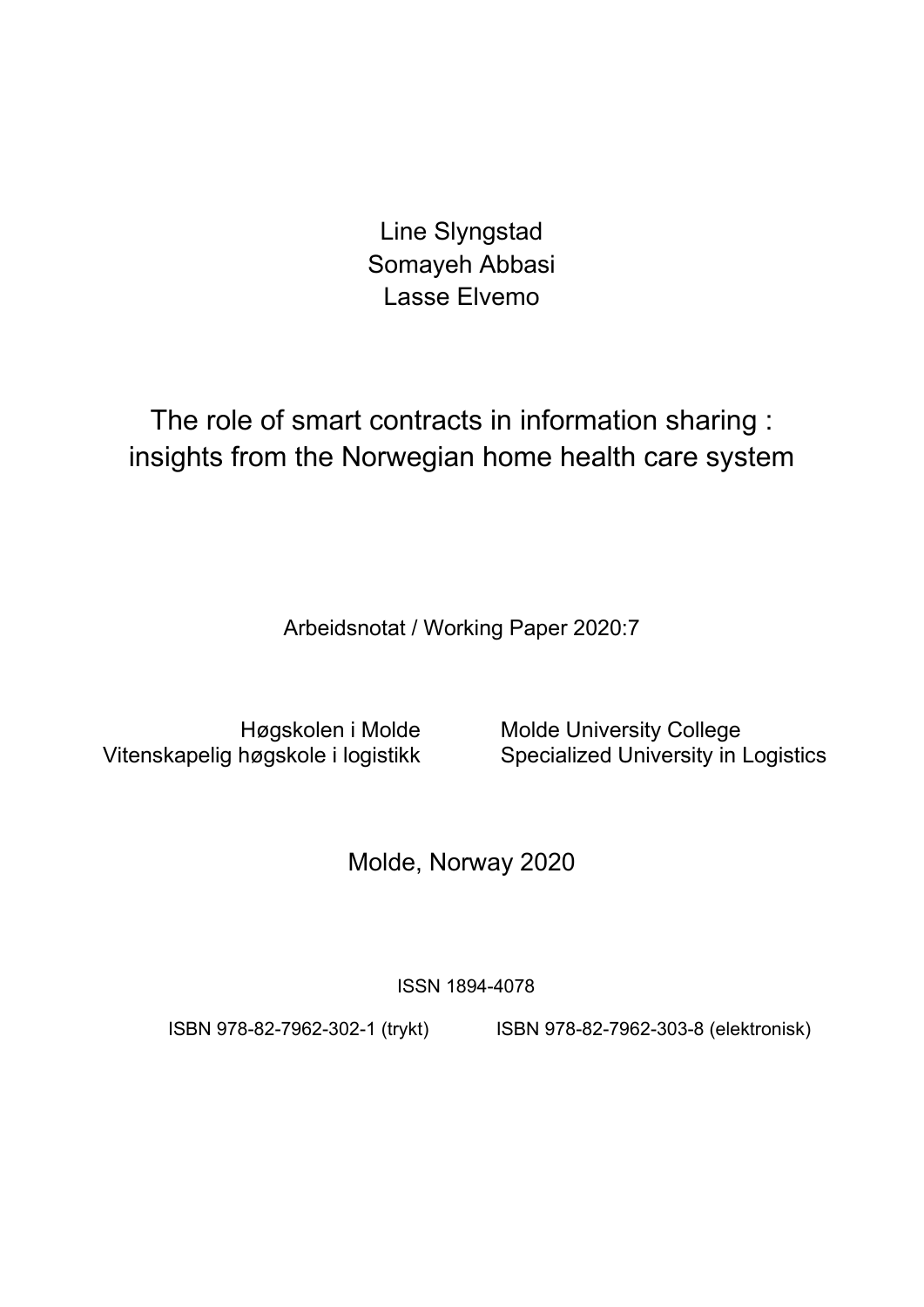### **Abstract**

Smart contracts are one of the business and organizational areas where blockchain technology is thought to have a major potential impact. Smart contracts can be a secure method to technologically ensure that a certain action is followed by other agreed-upon transactions. Payment transactions for contract bindings might be the first go-to thought in this regard, also considering that blockchain technology's most significant impact until now has been through cryptocurrencies. And yet, so many other aspects of organizational processes rely upon transactions between different organizational units. There might not be a flow of currencies, and the value driver might be the flow of correct, on-time information. Such is the case when patients are released from a hospital to the organizations that provide home care in the Norwegian health care system. The health care professionals in home care need the right information to be able to provide the necessary care and medication. There is an ongoing ITprogram in the Norwegian health care system called AKSON, with the goal of *one patient – one journal*. This article sheds light on opportunities regarding the potential use of smart contracts-technology in the Akson program, for information sharing when patients are transferred from hospital to home-care.

*Keywords:* blockchain, healthcare, smart contract

### **1. Introduction**

In Home health care, health care professionals provide care in recipients home. They provide care to many different patients' groups, from elderly people, need assistance at home, medicine handling, to patients discharged from hospital with complex health conditions. The recent decade, home health care (HHC) have experienced increased expenses and demand. In addition to ageing in population the coordination reform, enacted in 2012, caused a shift in demand from hospitals to primary care. This has led to changes in group of patients, that need short-term and more specialized care in their homes than earlier (Helsedirektoratet, 2016).

Health records systems contain information about patients' diseases and conditions, medication list, care plans and consecutively report done by health professionals working with the patient. It is information about the patient provided by health care professionals like doctors, nurses, assistants and others. In addition to serve as a communication platform between health care professionals, it could also secure that patients' rights. It is necessary that when the patient is discharged from hospital and transferred to home health care, health records are accurate and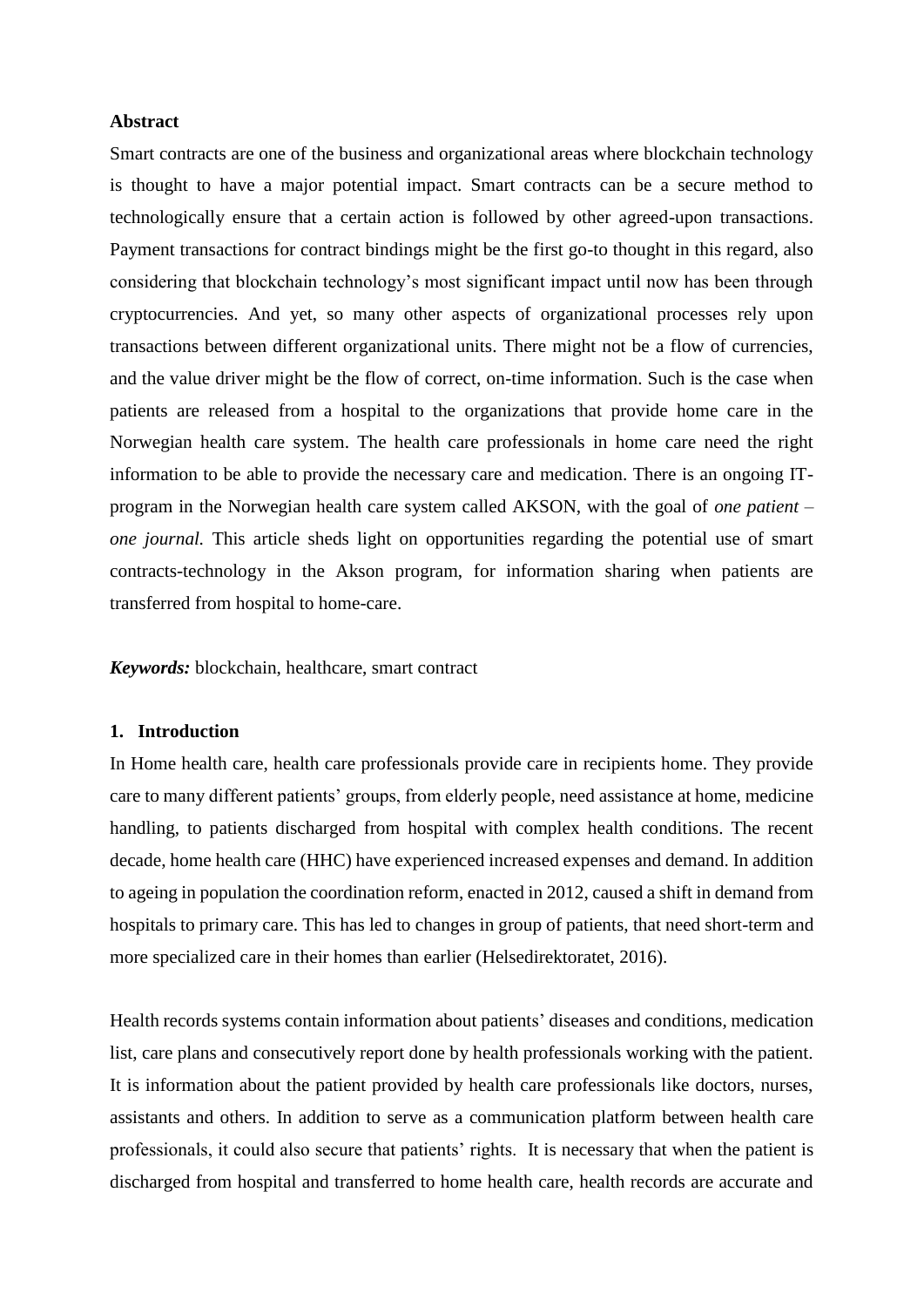efficiently exchanged between the units. Good information about the patients' health condition are necessary for health care professionals to provide patients high-quality care. Accurate information and aligning documentation with the nursing process are mentioned to be one of the important factors of providing documentation of high quality(De Groot, Triemstra, Paans, & Francke, 2019; Gjevjon & Hellesø, 2010), means that the information should to be accurate and according to patients care plans.

Today health care institutions and units use different platforms when doing health records, which could be challenging when exchanging information when patients are being discharged. Akson is a project that concerns a common health record solution in Norway which will also aim to solve some of these problems. For recipients' and patients, Akson mean better and safer treatment, and it would facilitate a more comprehensive and coordinated health service with one medical record across municipal health service and hospitals. This means that health care professionals working in the municipalities – GPs, emergency service, home health care and other health institution work on the same medical record solution, and can interact with each other on platforms adapted their needs. Patients and residents can also take a more active part in their treatment and get better access to information about their health.

The research project concern especially about blockchain technology and the use of smart contracts when exchanging health records, after patients are discharged from hospital and transferred to home health care.

# **Research question:** *What are the opportunities in using smart contracts to ensure the needed information flow when transferring patients from hospitals to home-care?*

The research is scoped to the Akson-program and the Norwegian health care system. The research looks into the merging point between technology and health care professionals, and the possible practical handling of information flow, and is grounded in the field of Supply Chain Management and the focus on processes and flow. The technological depth will not encompass programming of possible solutions but will evolve around the actual use of smart contracts in information sharing. Of course, grounded in actual possibilities and limitations that the technology provides.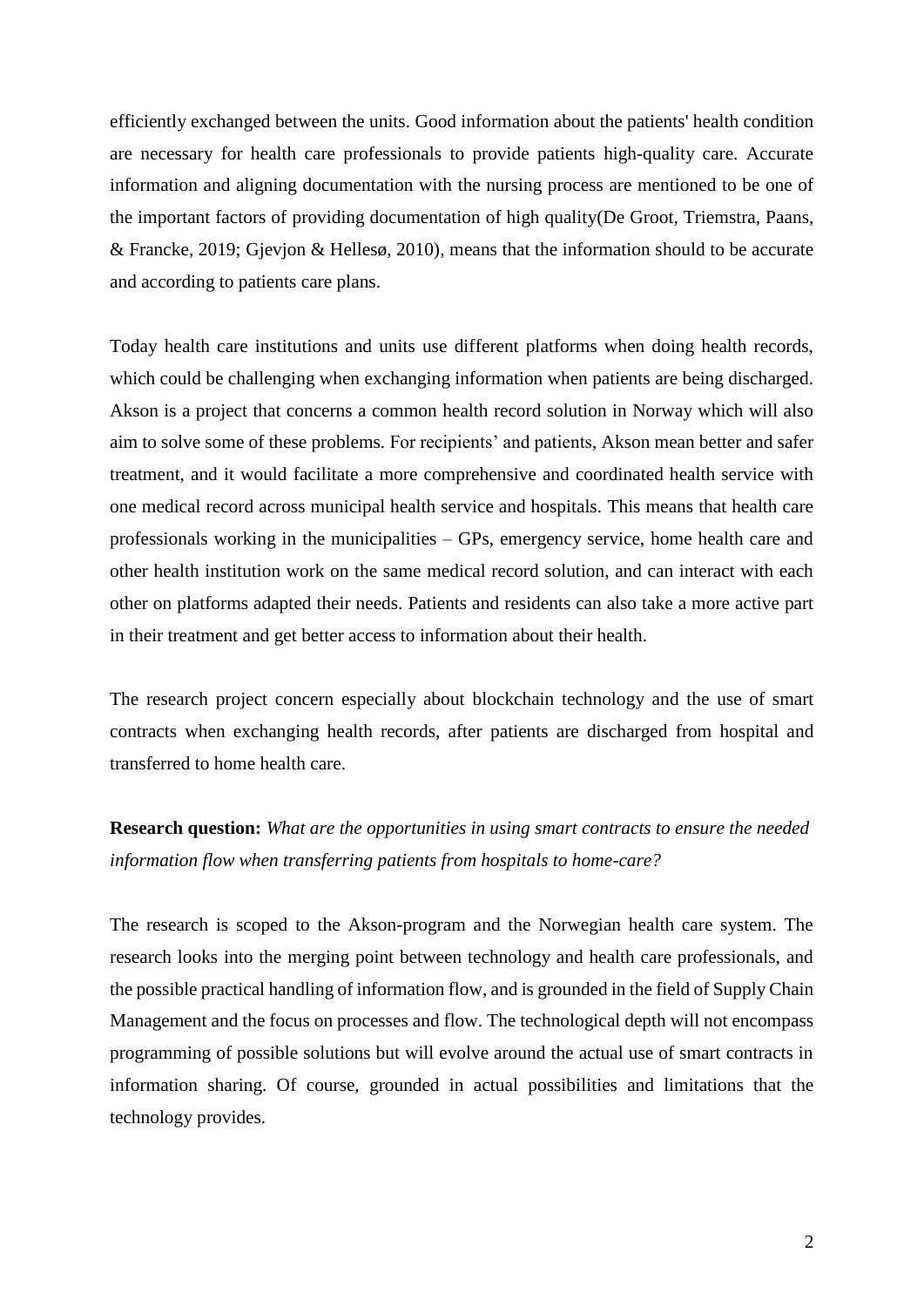The article will first present a literature review of the possibilities that lie in smart contracts, especially related to information flow and securing transactions. The research methodology will then be presented in more depth before the findings of the research are presented and then discussed. The article ends with a distilled conclusion and pointers towards possible future research.

### **2. Literature Review**

There has been a growing interest in the use of smart contracts in health care the recent years. Azaria et al. (2016) use smart contracts for data sharing with different goals. One is mapping patient identification number to their public signing key in blockchain. Second is about patients who can manage the access rights of providers about their medical data. The last one is a summary of contracts that contain a history of all signed contracts. Xia et al. (2017) use smart contracts for sharing medical data among medical and research organizations and cloud providers, and to encrypt medical records, identify actions performed on sent data, and invalidating access to violated data. Further, Benchoufi and Ravaud (2017) have studied the integrity and transparency of medical trials with smart contracts. They use two smart contracts and the first one ensures the irrevocability of the trial protocol and second is the trial monitoring, patient enrolment data, and data analysis. Dubovitskaya et al. (2017) believe that smart contracts contain two types of blocks. One is about patients that allow doctors to have access to their health data and they can decide which type of data and for which period they find access. Second is clinical metadata that has all information for accessing the corresponding data file.

Dagher et al. (2018) tried to design a blockchain framework for electronic health record management. They used six smart contracts. Consensus contract that maintain blockchain mining and registration of users, classification contract that classifies different nodes of the system as patients, providers, or third parties, service history contract that defines the relationships between users, ownership contract that is responsible for medical records, permissions contract specifies the access permissions for records, and re-encryption contract shares symmetric encryption keys. They finally noted that their employed framework, which include smart contracts, are still under development and require more focus in future studies.

Giordanengoa (2019) shows that smart contracts could be used in healthcare in different situations, from data sharing to the improvement of clinical trials, but that the small numbers of studies included (n=9, omitting a literature review) and the fact that none of them were at a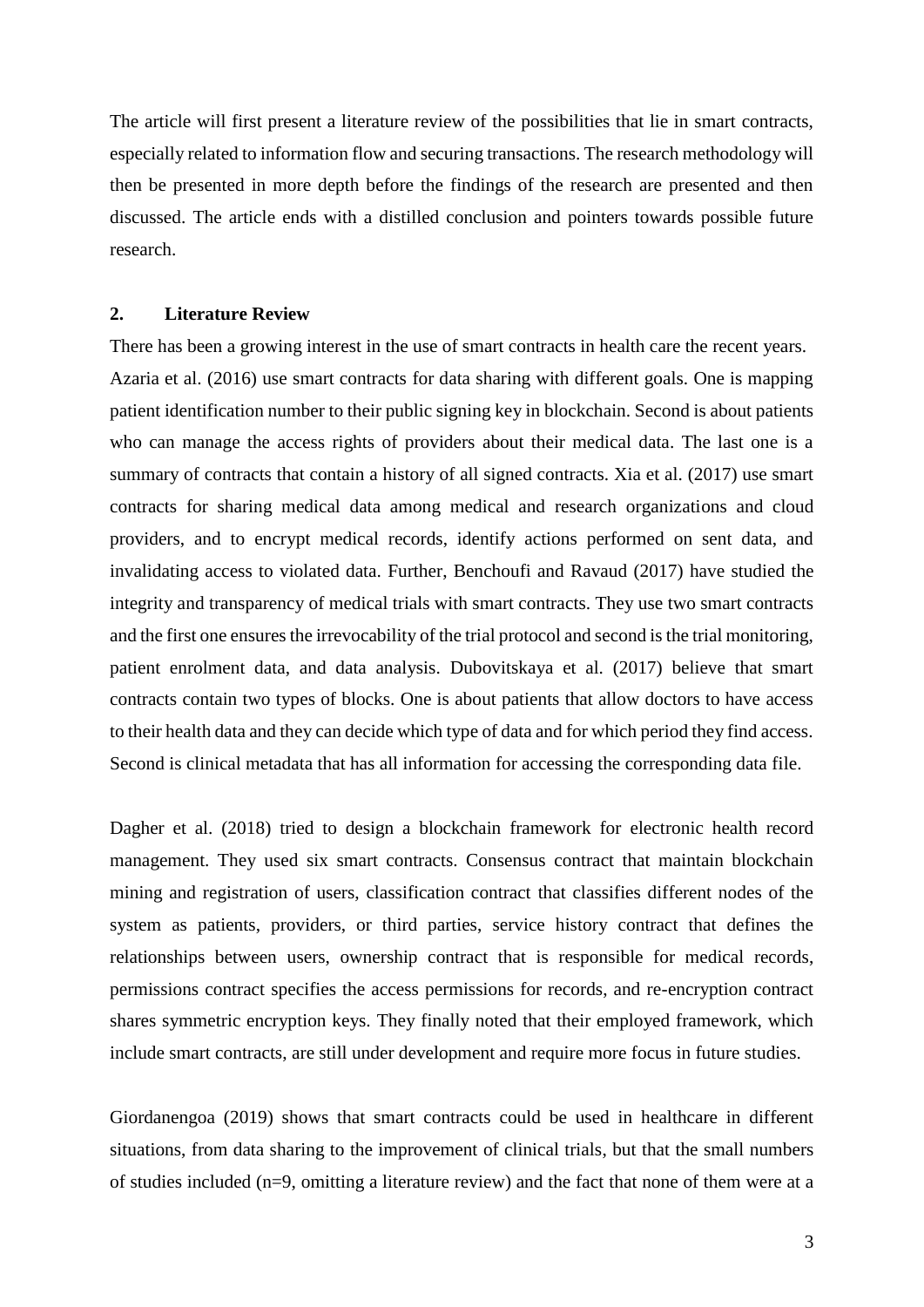commercialization or production stage raise questions about the usability of this technology in real-life situations. Parts of this research gap is aimed to be filled with this article, by giving the research a practical approach through the Akson-program in Norwegian health care system.

### **3. Research methodology**

As mentioned the scope is narrowed down to actual information flow-processes in a certain part of the Norwegian health care system. There is a goal to provide research that brings conceptual thoughts and ideas together with actual processes, concerning actual health care professionals and information sharing. The framework for the research is the actual possibilities and limitations that smart contracts, as part of blockchain technology (BT) can provide. This framework, or rather technological base, will be examined and discussed in connection with real life processes.

The research has a qualitative, intensive approach, with semi-structured interviews of relevant persons working in the Akson-program. A literature review provides ground for developing the interview guide and for a pre-interview information package that was sent to the interviewees before our meetings. The analysis of the collected data follows the methods of sense-making theory, which provides a structure for sorting and structuring qualitative data.

A literature review provides grounds for developing an interview guide and a pre-interview information package that will be sent to the interviewees before our meetings. The literature review will be conducted through database searches with relevant keywords. Relevant authors will be contacted directly for advice.

We will consider using Iris-AI as a search tool. (Tool that is about to be tested at the Norwegian Defence University College.) Secondary data is process mapping that provide detailed information on the processes of transferring patients, both regarding the physical flow of patients and the flow of information.

The research methodology is inspired by Wang et al. (2019) and is chosen because the researchers are from the field of Supply Chain Management and not computer science, and because of the motivation towards bridging the gap between conceptual technological possibilities and real health care processes. Case study; specific organization, specific processes. The combination of literature review and following interviews has strong deductive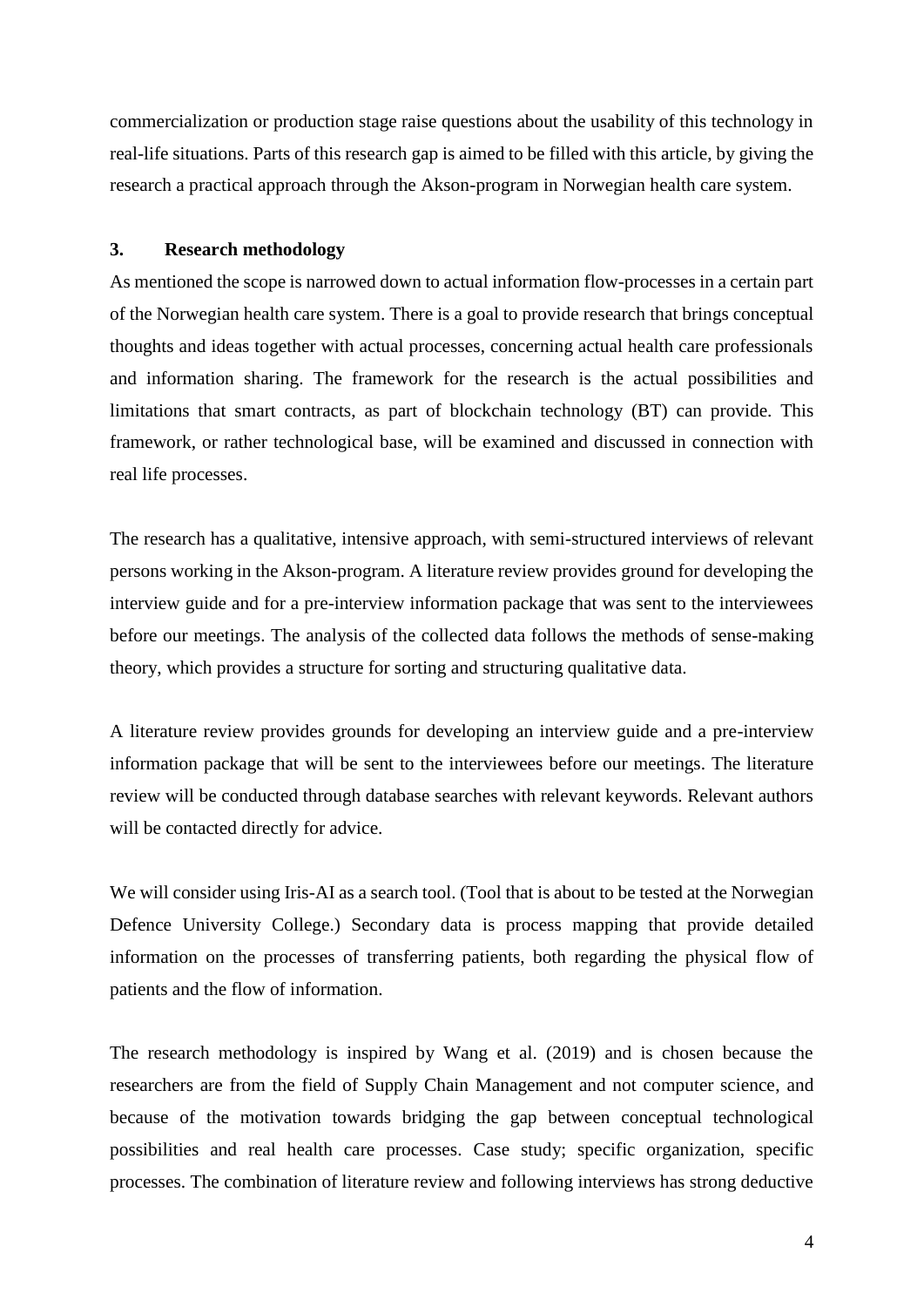aspects, and there is an underlying hypothesis or puzzlement regarding the opportunities of BT. At the same time, the research is explorative and prospective, which belongs to a more inductive approach. In this sense, there is a strong claim in describing the research project as being abductive.

# **4. Findings and analysis of data**

The prospective and hypothetical aspects of this research make it quite open. The findings have a strong possibility to drive the research in new directions, and towards more relevant research question. There might for example be the case that other aspects of BT has stronger relevance, and that there is no reasonable argument for examining smart contracts when other solutions can be better both technologically and regarding resources.

## **5. Discussion**

In the flow chart for evaluation, which is given in Figure 1, if BT should be used or not, we might end up concluding that it should not be used in the total scope of our research.



*Fig. 1. : A flow chart to determine whether a blockchain is the appropriate technical solution to solve a problem (K. Wüst and A. Gervais)*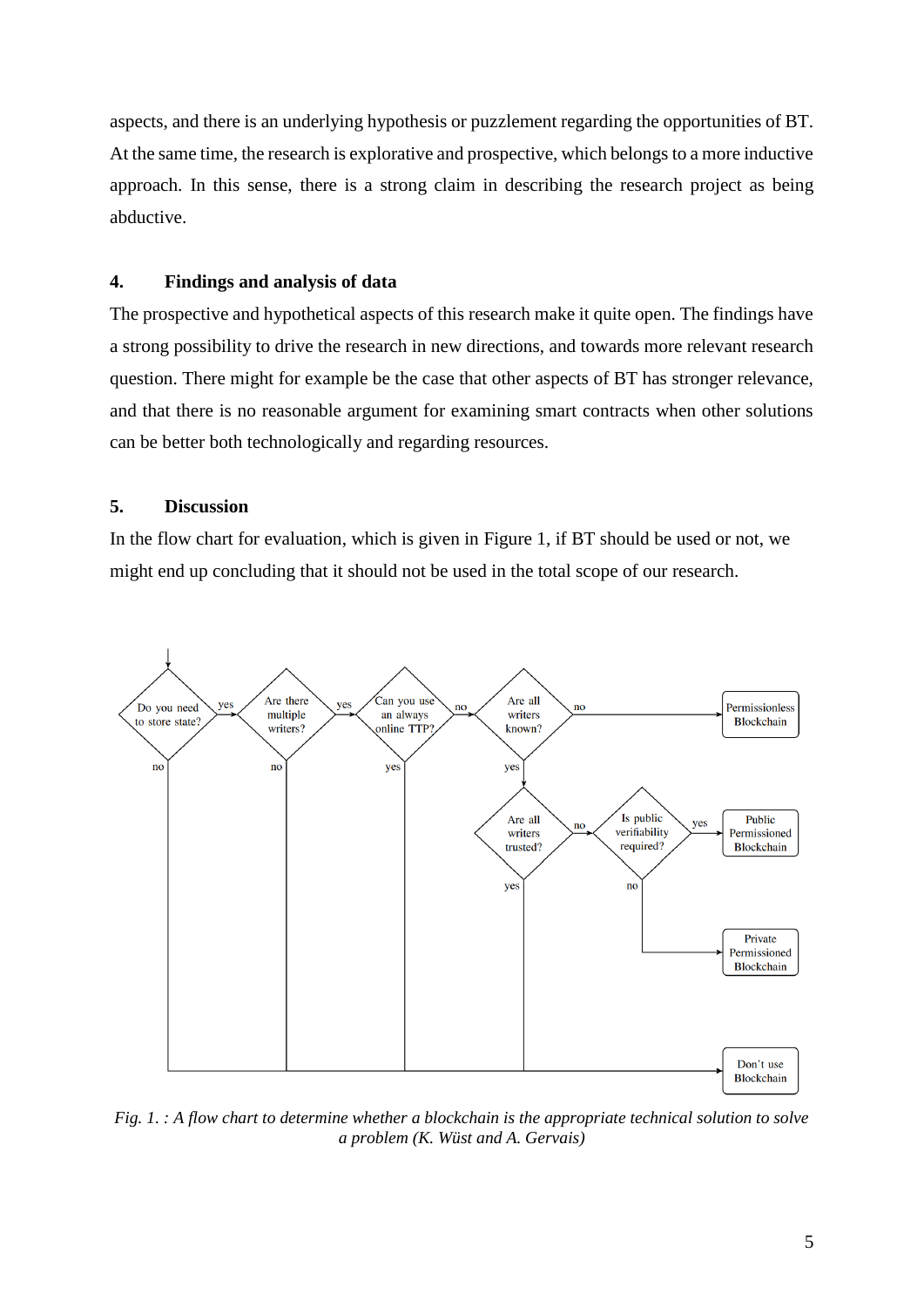We do not aim for being original, but rather to build on the body of knowledge. The use of methodology from Wang et al. (2019) ensures that a tested and acknowledged approach is used. Yet we use this methodology in a more narrow scope within one field of business (health care). Since it is being pointed out that the use of BT is somewhat contextually dependent, we argue that using an even more intensive approach compared to Wang et al. (2019) could be a relevant contribution to the body of knowledge.

### **6. Conclusion – further research opportunities**

The grounds for this research lies in identifying the need for narrowly scoped case studies pointing towards practical relevance. If BT is to take hold in i.e health care, the technology needs to take steps beyond hypothetical solutions towards binding practitioners and the technology closer together.

One could argue that this research is a minuscule contribution to the normal-science paradigm. As BT is thought to be a foundational technology with potential for disruptions, we argue that the field of research needs to build the knowledge base by taking these small steps, until we reach critical mass and a technological maturity that can provide actual benefits.

### **References**

- Azaria, Asaph, Ariel Ekblaw, T. Vieira and A. Lippman. "MedRec: Using Blockchain for Medical Data Access and Permission Management." 2016 2nd International Conference on Open and Big Data (OBD) (2016): 25-30.
- De Groot, K., Triemstra, M., Paans, W., & Francke, A. L. Quality criteria, instruments, and requirements for nursing documentation: A systematic review of systematic reviews. *Journal of advanced nursing,* (2019), *75*(7), 1379-1393.
- Dubovitskaya, a., Xu, Z., Ryu, S., Schumacher, M., and Wang, F. Secure and Trustable Electronic Medical Records Sharing using Blockchain, AMIA Annu Symp Proc. (2017).
- G.G. Dagher, J. Mohler, M. Milojkovic, and P.B. Marella, Ancile: Privacy-preserving framework for access control and interoperability of electronic health records using blockchain technology, Sustainable Cities and Society 39 (2018), 283-297.
- Giordanengo A. Possible Usages of Smart Contracts (Blockchain) in Healthcare and Why No One Is Using Them. Studies in Health Technology and Informatics. (2019) Aug; 264:596-600. DOI: 10.3233/shti190292.
- Gjevjon, E. R., & Hellesø, R. The quality of home care nurses' documentation in new electronic patient records. *Journal Of Clinical Nursing,* (2010), *19*(1‐2), 100-108.
- Helsedirektoratet. (2016). *Samhandlingsstatistikk 2014-15*. Rapport, IS-2427. Oslo: Helsedirektoratet.
- K. Wüst and A. Gervais, "Do you Need a Blockchain?," 2018 Crypto Valley Conference on Blockchain Technology (CVCBT), Zug, (2018), pp. 45-54.
- M. Benchoufi and P. Ravaud, Blockchain technology for improving clinical research quality, Trials (2017),335.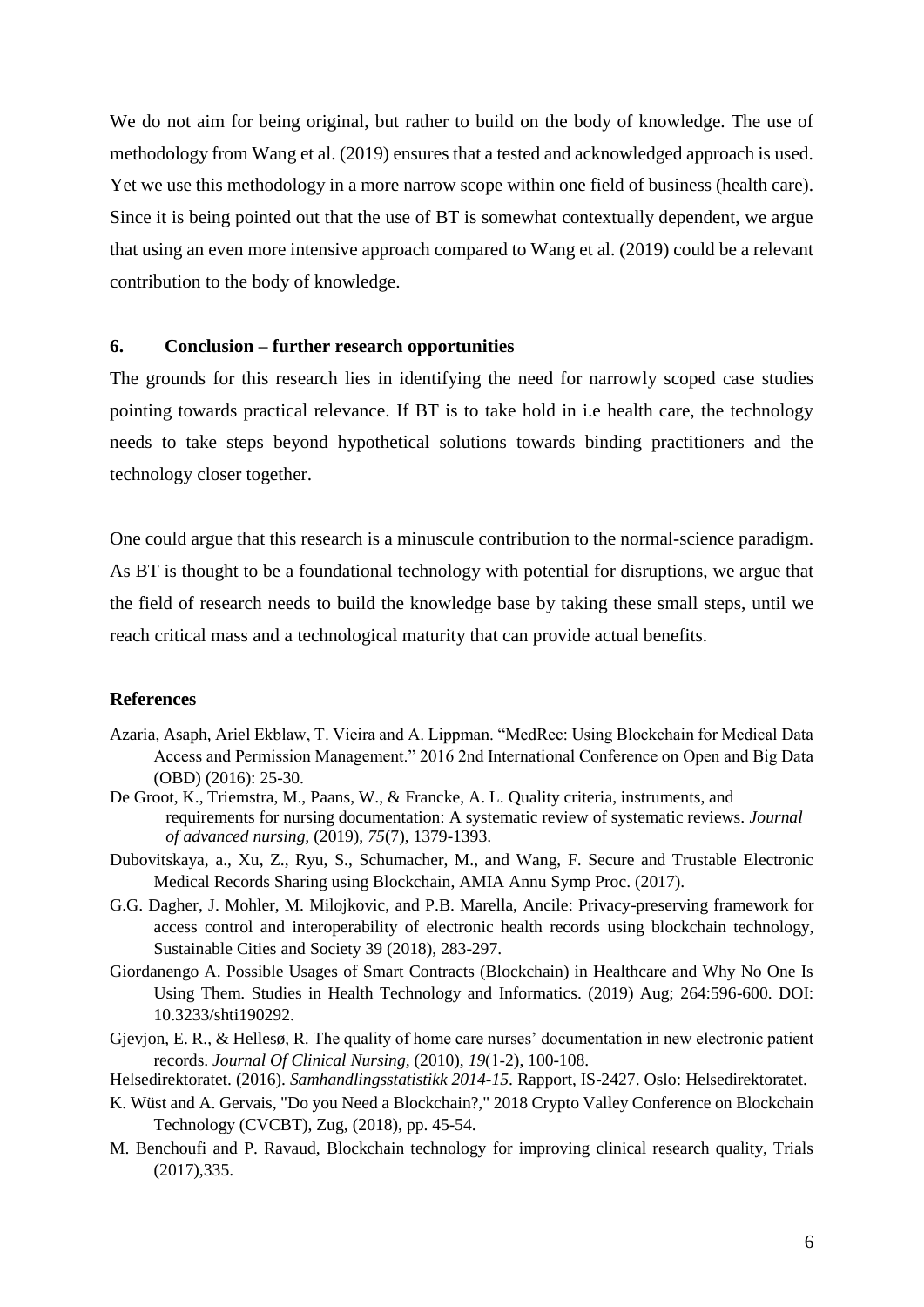- Wang, Y., Singgih, M., Wang, J., & Rit, M. Making sense of blockchain technology: How will it transform supply chains? International Journal of Production Economics, 211(2019), 221-236.
- Xia, Qi, Emmanuel Boateng Sifah, K. Asamoah, J. Gao, Xiaojiang Du and M. Guizani. "MeDShare: Trust-Less Medical Data Sharing Among Cloud Service Providers via Blockchain." IEEE Access 5 (2017): 14757-14767.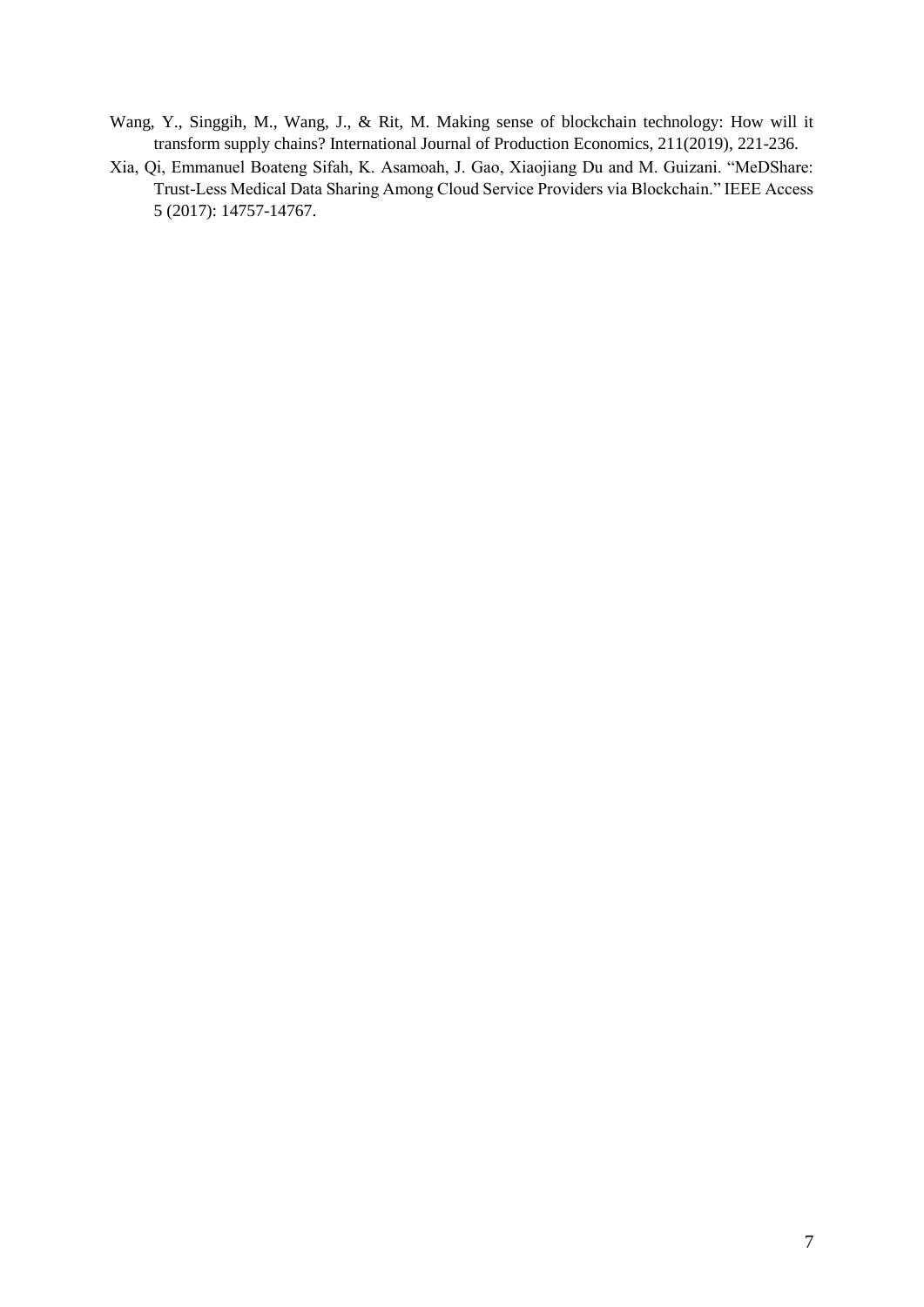

Molde University College<br>Specialized University in Logistics

**HiMolde PhD** 

# **DRL028 Blockchain Applications in SCM**

Credits: 5 FCTS

Time: Week 49, 30 November to 4 December 2020

Supply chains drives the macro economy and global markets. The push towards digitalization and sustainability have intensified the need for interoperability among organisations. Blockchain technologies facilitate coordination of spatially dispersed complex tasks at a low cost. This PhD-course present current research on blockchain applications in supply chains, and offer an opportunity to discuss future applications and research on information sharing in extended supply chains.

### Monday 30 November

- Welcome & introduction (By Bjorn, Arvind and Svein)
- Present group work as a Blockchain-SCM Project (Arvind)
- Students presents themselves
- Blockchain technology and SCM (Lecture by Nitin)

### **Tuesday 1 December**

- Paper review & discussion
- Blockchain-SCM Project: Group forming & project ideas
- Blockchain technology and SCM (Lecture by Nitin)

### **Wednesday 2 December**

- Paper review & discussion
- Blockchain-SCM Project: Identify research focus, gap identification & research method

### **Thursday 3 December**

- Lecturer work/research on Blockchain in SCM (Bjorn, Arvind, Svein)
- Paper review & discussion
- Blockchain-SCM Project: Data collection / experimental setup

### **Friday 4 December**

- Blockchain-SCM Project: Group A paper draft presentation
- Blockchain-SCM Project: Group B paper draft presentation
- Blockchain-SCM Project: Group C paper draft presentation
- Summing up

### Nitin Vasant Kale



Professor of Information **Technology Practice and** Industrial and Systems **Engineering Practice USA** 

## **Arvind Upadhyay**





Senior Lecturer, Brighton **Business School** Centre for Change. Entrepreneurship and Innovation Management UK



Associate Professor of Informatics, Molde **University College** Norway



Reseracher Western Norway Research Institute Norway

# Svein Ølnes